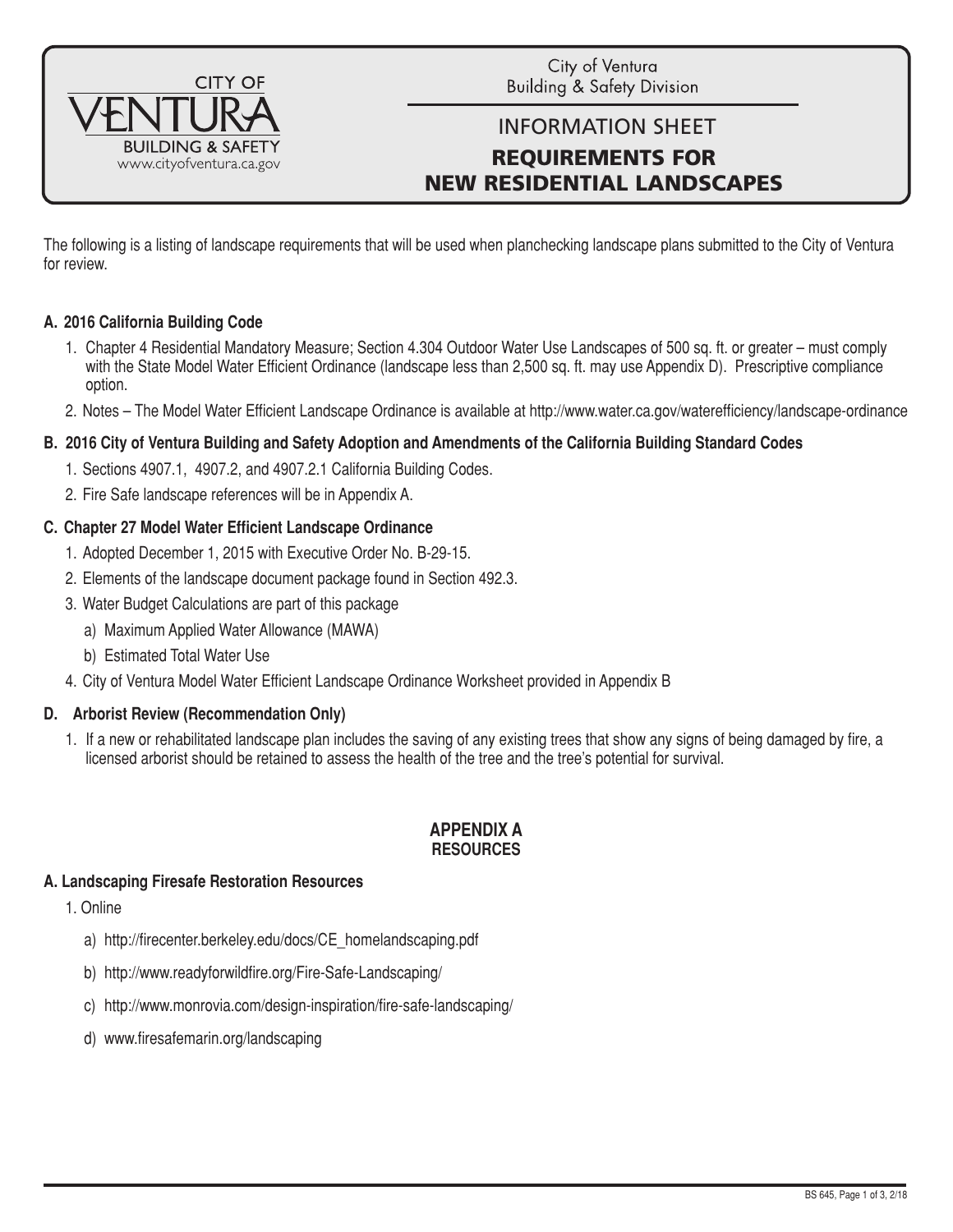# 2. Publications / Brochures

- a) Defensible Space Landscaping in the Urban/Wildland Interface
- b) A Compilation of Fire Performance Ratings of Residential Landscape Plants
- c) General Guidelines for Creating Defensible Space
- d) City of Ventura; A Landscape Guide for Hillside Residence in the City of Ventura

# **B. Landscape Planting Resources**

- 1. Publications
- a) Trees and Shrubs for Dry California Landscapes; Bob Perry
- b) California Friendly Guide to Native and Drought Tolerant Gardens; Las Virgenes Water District
- c) Landscaping with Native Plants of Southern California; George Oxford Miller
- d) Taylor's Guide to Water Saving Gardening; Chanticleer Press
- e) The New Sunset Western Garden Book; Ninth Edition
- f) WUCOLS III Species Evaluation List, Region 3 Ventura; University of California Extension, California Department of Water **Resources**

| <b>HOURS:</b>    | Monday, Tuesday, Wednesday and Friday: 7:30 am to 5:00 pm<br>Thursdays 9:00 am to 5:00 pm<br><b>Closed Alternate Fridays</b><br>Note: No Financial Transactions after 4:30 pm |
|------------------|-------------------------------------------------------------------------------------------------------------------------------------------------------------------------------|
| <b>LOCATION:</b> | Ventura City Hall, 501 Poli Street, Room 117<br><b>MAILING ADDRESS:</b> 501 Poli Street, Room 117, Ventura, CA 93001                                                          |
| <b>PHONE:</b>    | 805-677-3901                                                                                                                                                                  |